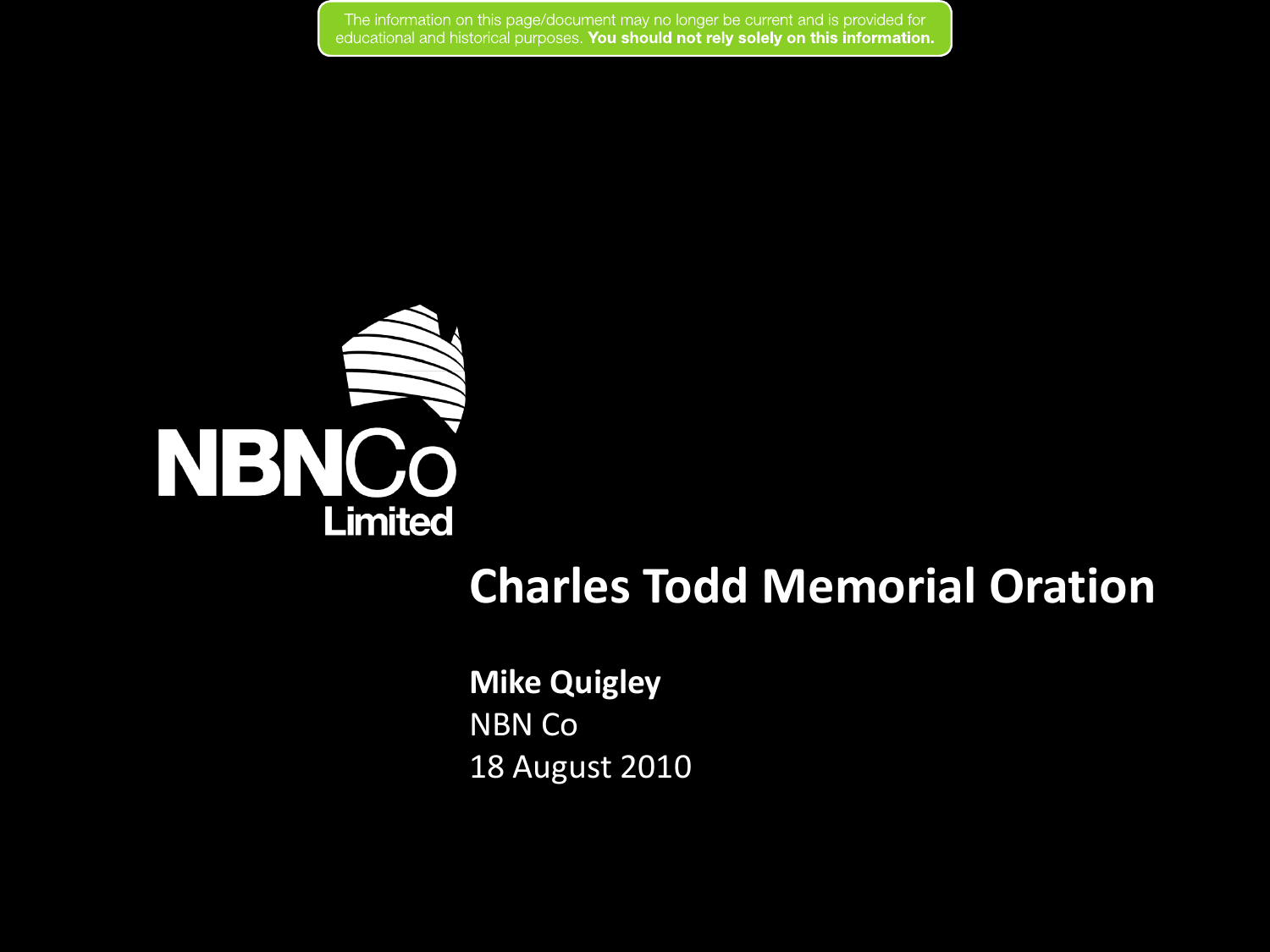# Sir Charles Todd





JA Little RC Patterson Sir Charles Todd AJ Mitchell

Source: Ann Moyal, *Clear across Australia, A history of telecommunications, The Most Perfect Invention*, page 52 Photo: Picture of Charles Todd and his overseers at the Roper River Depot. From left: J.A. Little, R.C. Patterson, Todd, and A.J. Mitchell,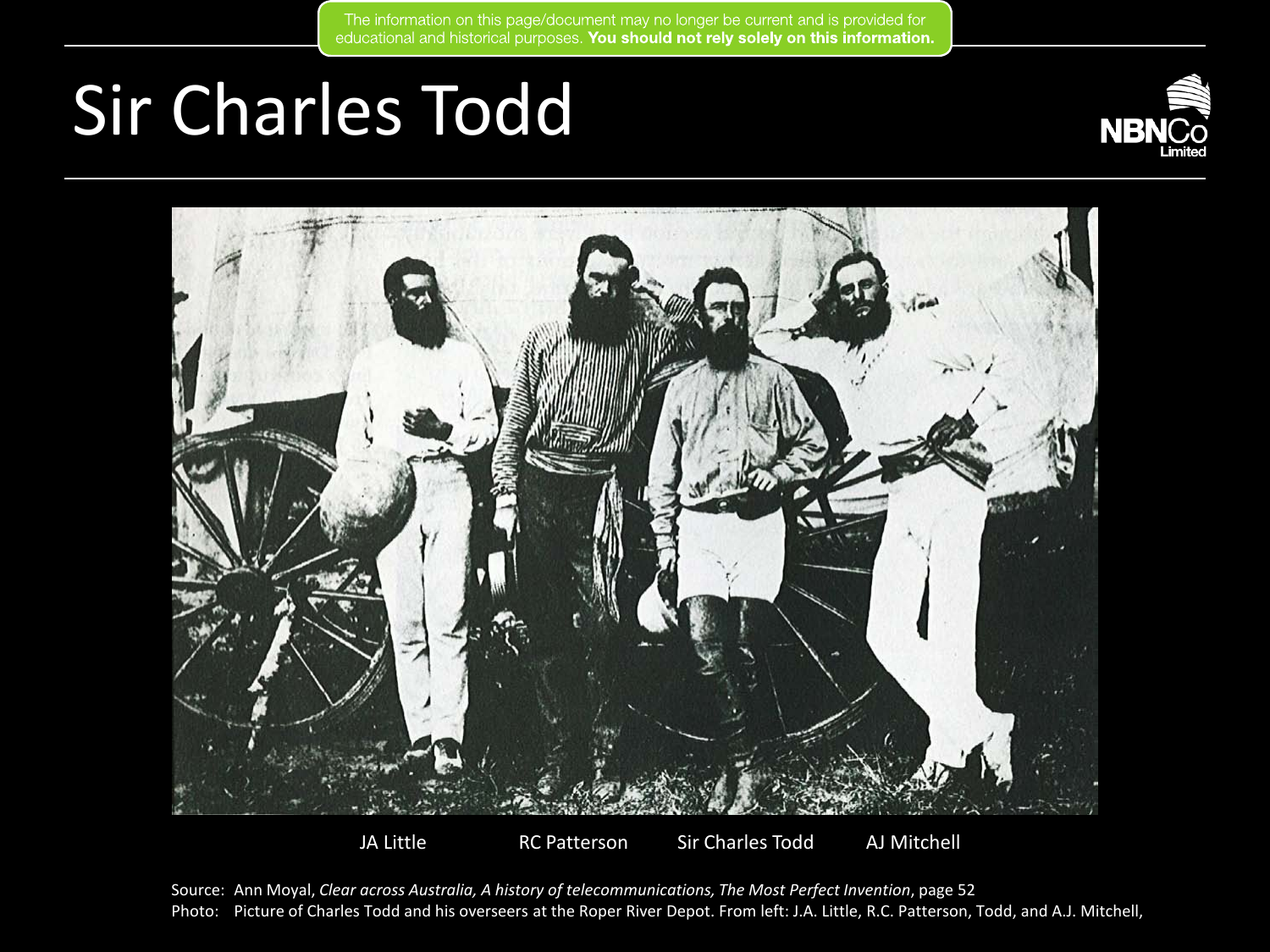## "Building out the HFC cable is not an economically viable option. "

"Other broadband technologies are more economic, particularly DSL."

> **Optus** (2002)

Source: Optus, Submission 36, p 3. http://www.aph.gov.au/Senate/committee/ecita\_ctte/completed\_inquiries/2002-04/broadband\_competition/report/report.pdf NBNCO

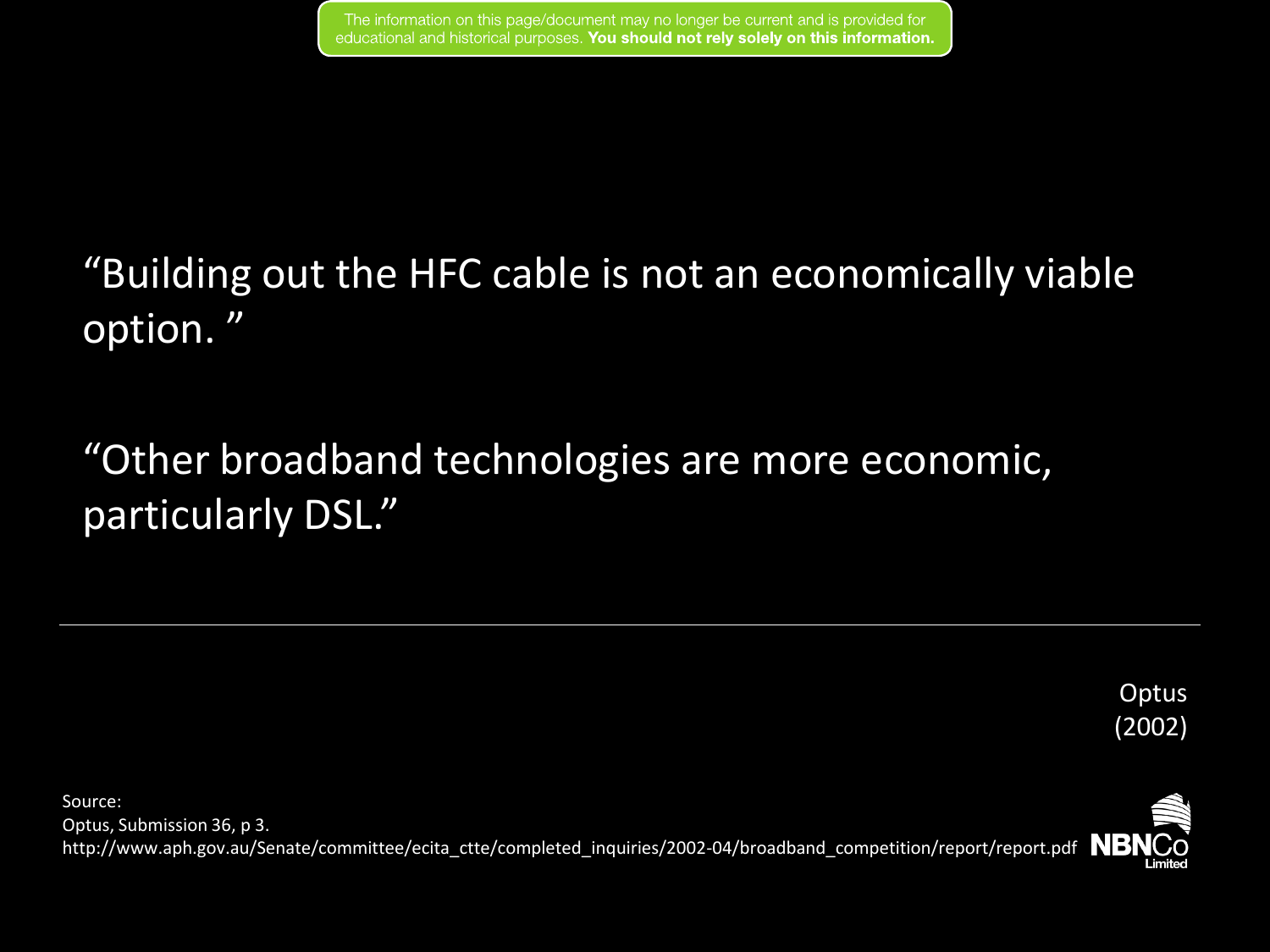

"My fundamental argument is that we need to get the market structure right first if we do that, the right technology will follow.

" … a market structure in which there are multiple providers of retail telephony and broadband services – and they all operate over the same network on equal terms."

"For that to happen, none of them must own or control the network. Instead, they must buy services from the owner of the network' and in turn the network owner must be restricted to selling services in the wholesale market rather than the retail market."

> Paul Fletcher *Wired Brown Land*  p 219-220

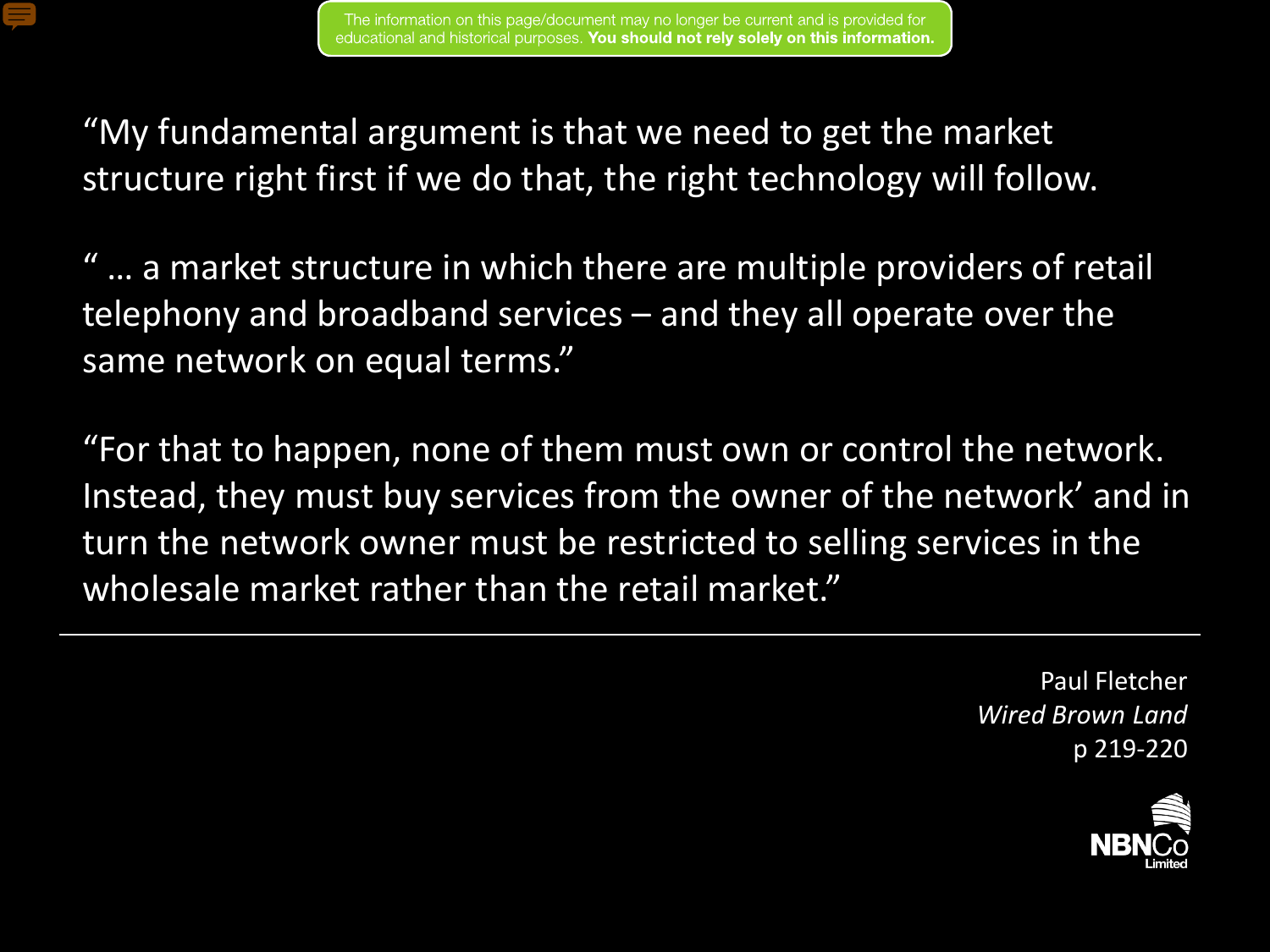"The NSW Farmers' Association supports the nation building development of the current National Broadband Network."

"The development of any broadband network needs to provide the opportunity for rural customers to receive the same level of service at equitable prices."

> Charles Armstrong NSW Farmers Association - President National Farmers Federation - Councillor 17 August 2010

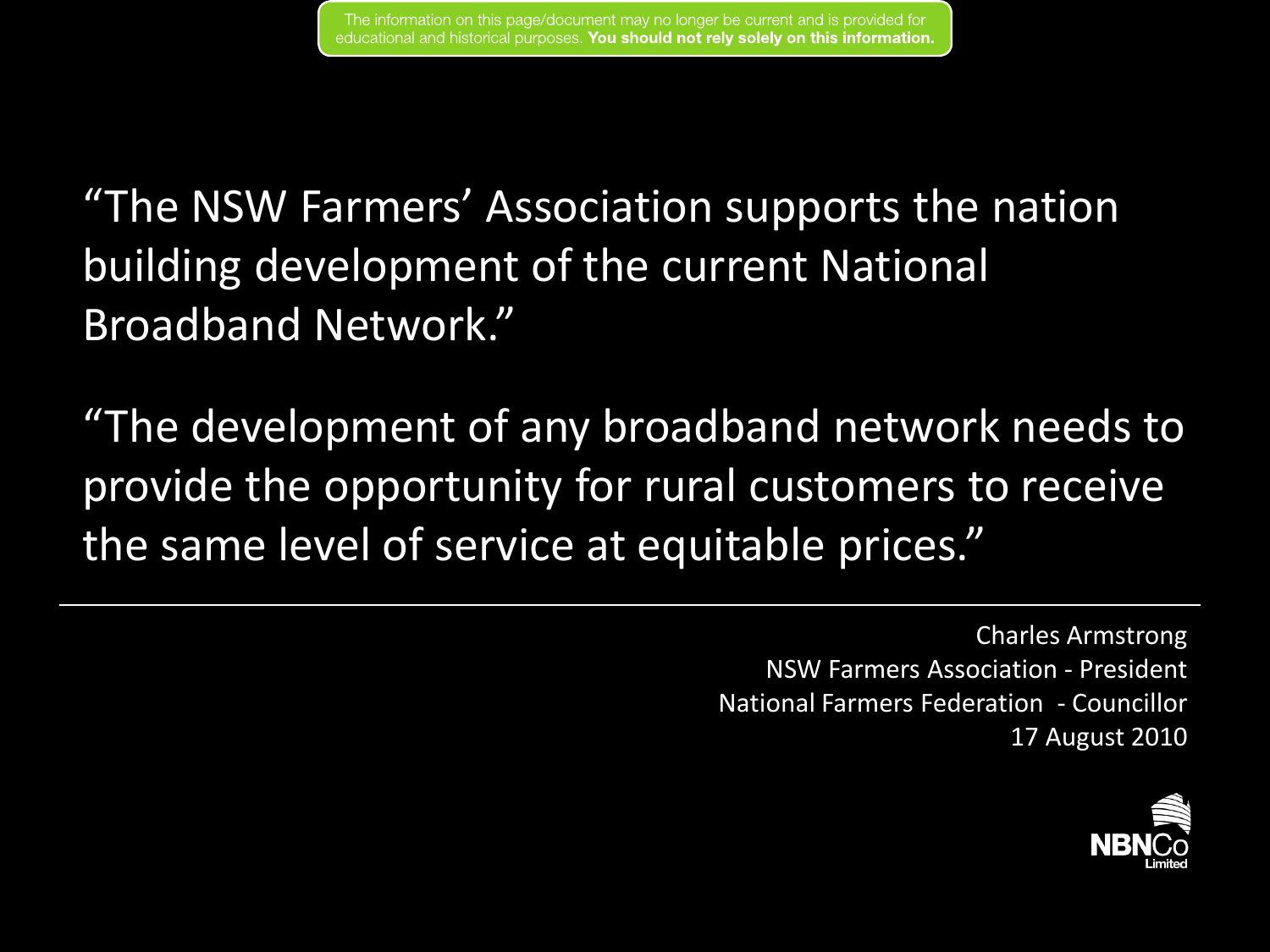

|                                                    | 1870                                                | 1950                                            | 2010                                        |
|----------------------------------------------------|-----------------------------------------------------|-------------------------------------------------|---------------------------------------------|
| <b>Telecommunications</b><br>Infrastructure        | Overland telegraph                                  | <b>Copper Customer Access</b><br><b>Network</b> | <b>National Broadband</b><br><b>Network</b> |
| Estimated cost to public<br>purse in today's AUD\$ | $$0.9$ Billion $1$                                  | \$10 Billion 4                                  | \$27 Billion                                |
| <b>Australian population</b>                       | 1.6 Million                                         | 8.1 Million                                     | 22.4 Million                                |
| Estimated cost per head<br>of population           | \$600 / person <sup>2</sup><br>\$5,365 / person $3$ | $$1,222$ / person                               | $$1,204$ / person                           |

Note:

- 1 Funded by SA State Government. 60% State's annual budget)
- 2 Australia wide
- 3 South Australia the only state that funded the project
- 4 In 2009, £42 million. In 1945 is worth around £5,920,000,000 using the share of GDP, calculated using: http://www.measuringworth.com/index.html. Then converted to AU\$10,307,900,000 (using rates on 1 December 2009) on http://www.oanda.com/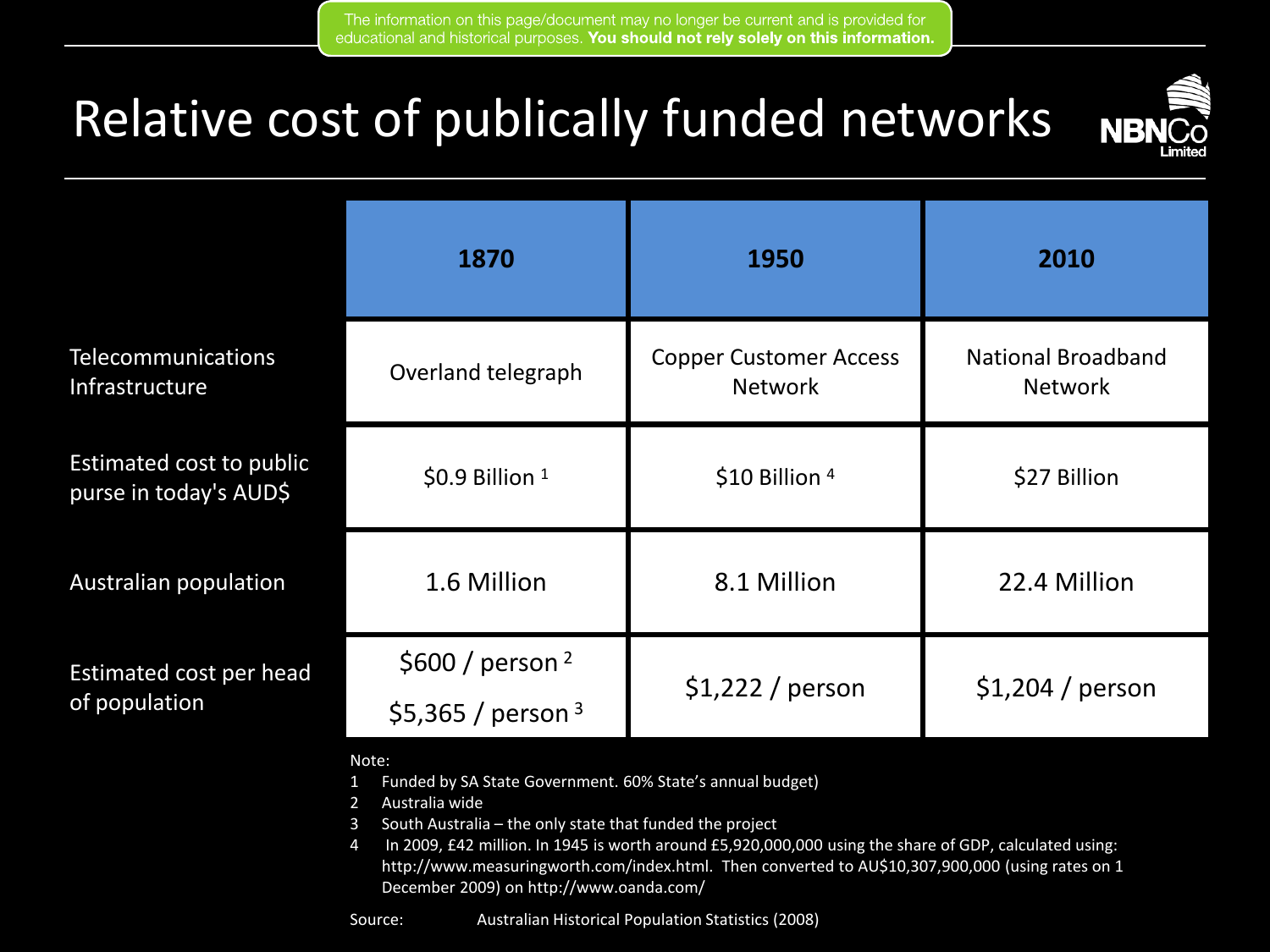"Not enough to pay interest, maintenance and all construction costs – but the incalculable value to the nation as a whole from the undertaking, warranted the understanding of a community who saw the long term value of the broader benefits and were not blinded by a necessity of immediate return."

> Warwick Smith Charles Todd Memorial Oration (1995)

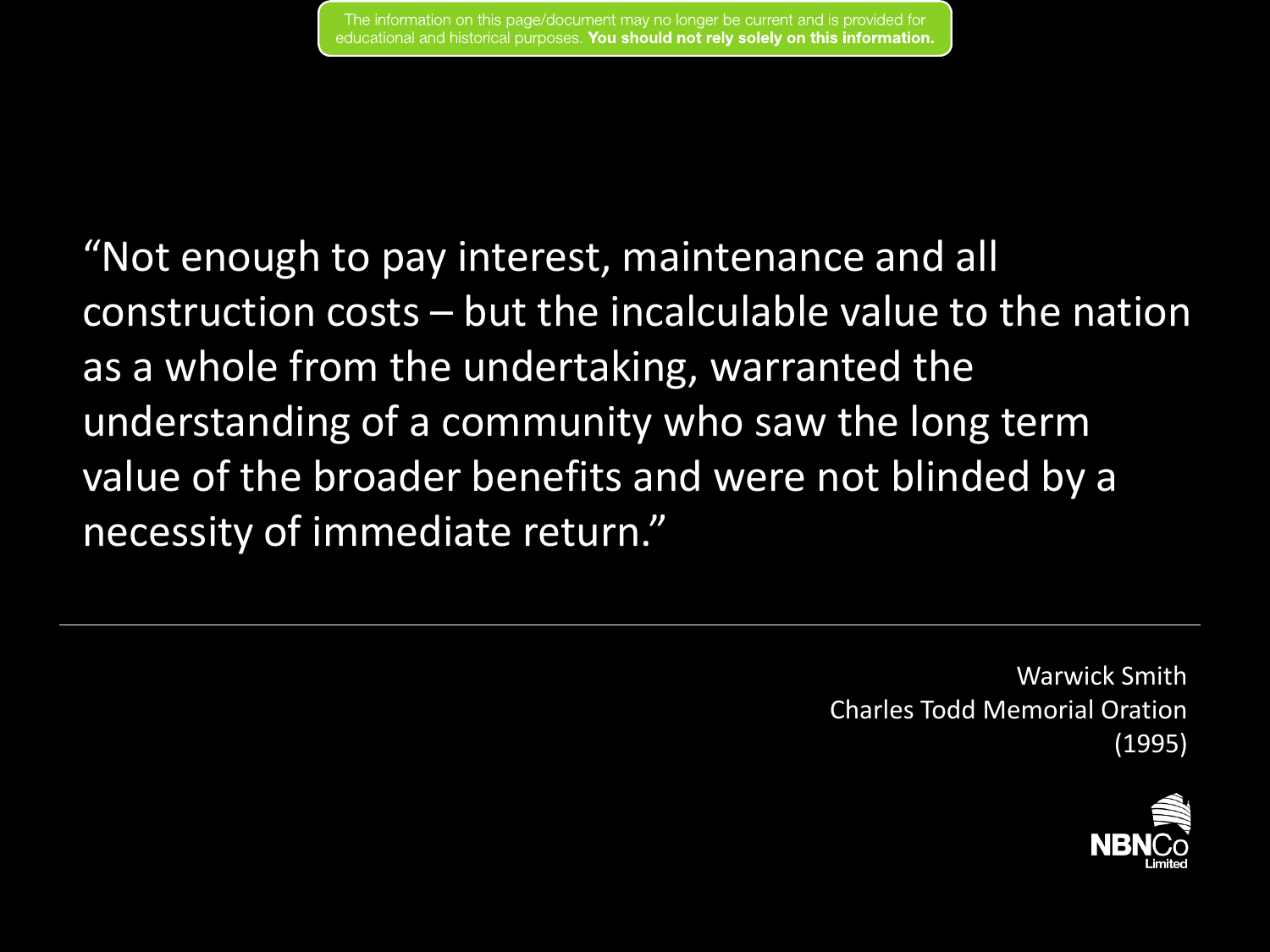# Let there be light



$$
\nabla \cdot \mathbf{E} = \frac{\rho}{\varepsilon_0}
$$
  
\n
$$
\nabla \cdot \mathbf{B} = 0
$$
  
\n
$$
\nabla \times \mathbf{E} = -\frac{\partial \mathbf{B}}{\partial t}
$$
  
\n
$$
\nabla \times \mathbf{B} = \mu_0 \mathbf{J} + \mu_0 \varepsilon_0 \frac{\partial \mathbf{E}}{\partial t}
$$

Source: Wikipedia